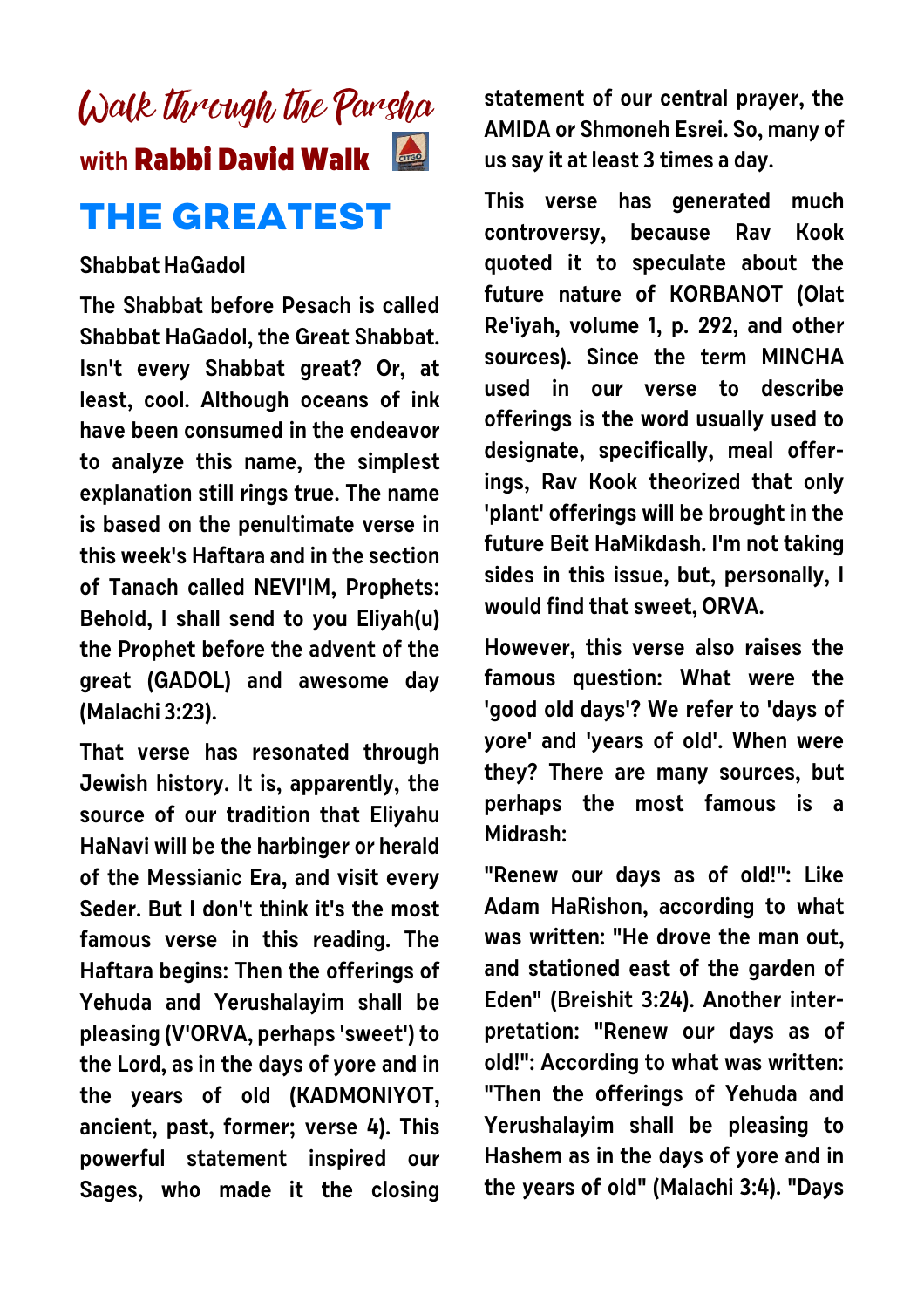**of yore": This is Moshe, as it is written: "Then they remembered the ancient days, Him, who pulled His people out (Moshe)" (Yeshayahu 63:11). "Years of old": like the years of Sh'lomo. Rabbi says: ""Days of yore": like the days of No'ach, as it is said: "For this to Me is like the waters of No'ach" (54:9). "Years of old": like the years of Hevel, when there was no worship of idols in the world" (Eicha Raba, 5:21).** 

**There's a lot to unpack there. To find 'good times' must we go all the way back to before the Primordial Sin? Or was only the first offering ever accepted, that of Hevel, the best, and it's been downhill ever since? Then again maybe great periods required the Divine Revelation, and it must refer to Moshe Rabbeinu. I don't know, but it's fun to speculate. L'HAVDIL, like debates in sports: Was there ever anyone greater than Babe Ruth (yes, Willie Mays - ed.) or Jim Thorpe?**

**But neither of these is my favorite verse in our remarkable Haftara. I am enamored of: For I am the Lord, I never change; and you are the Children of Ya'akov, you never cease to be (verse 6). The Malbim comments that God is informing of the Divine permanence, and this really means that all of God's assurances are eternal. This is the** **reason that the Jewish nation will never die. God's promises to the Patriarchs will never be abrogated.**

**Rebbe Nachman uses our verse as support for the famous Kabbalistic statement: The Holy One Blessed Be He, and the Torah, and Yisrael are one and indivisible. God doesn't change, Divine promises, which are Torah don't change, and the immortality of B'nei Yisrael doesn't change. This reality demonstrates that God, Torah and Yisrael are EMET, true. Only truth is immutable (Likutei Moharan 251:4).** 

**Maybe it's because I like history, but my favorite approach to this verse is the Radak, Rav David Kimchi. This great S'faradi scholar suggests that Malachi is teaching us the unique nature of the Jewish people. All other nations come to an end. They don't remain vibrant and relevant forces in the world after they fall from their power and success. Whatever nation takes their place also wipes the record of their contributions and, even, existence. Archeologists and antiquarians can find some remains, and write of their culture. But for intents and purposes, their extinction is total.**

**Not so, the Jews. The Radak goes on to declare that the Jews not only survive, but continue to be a unique**